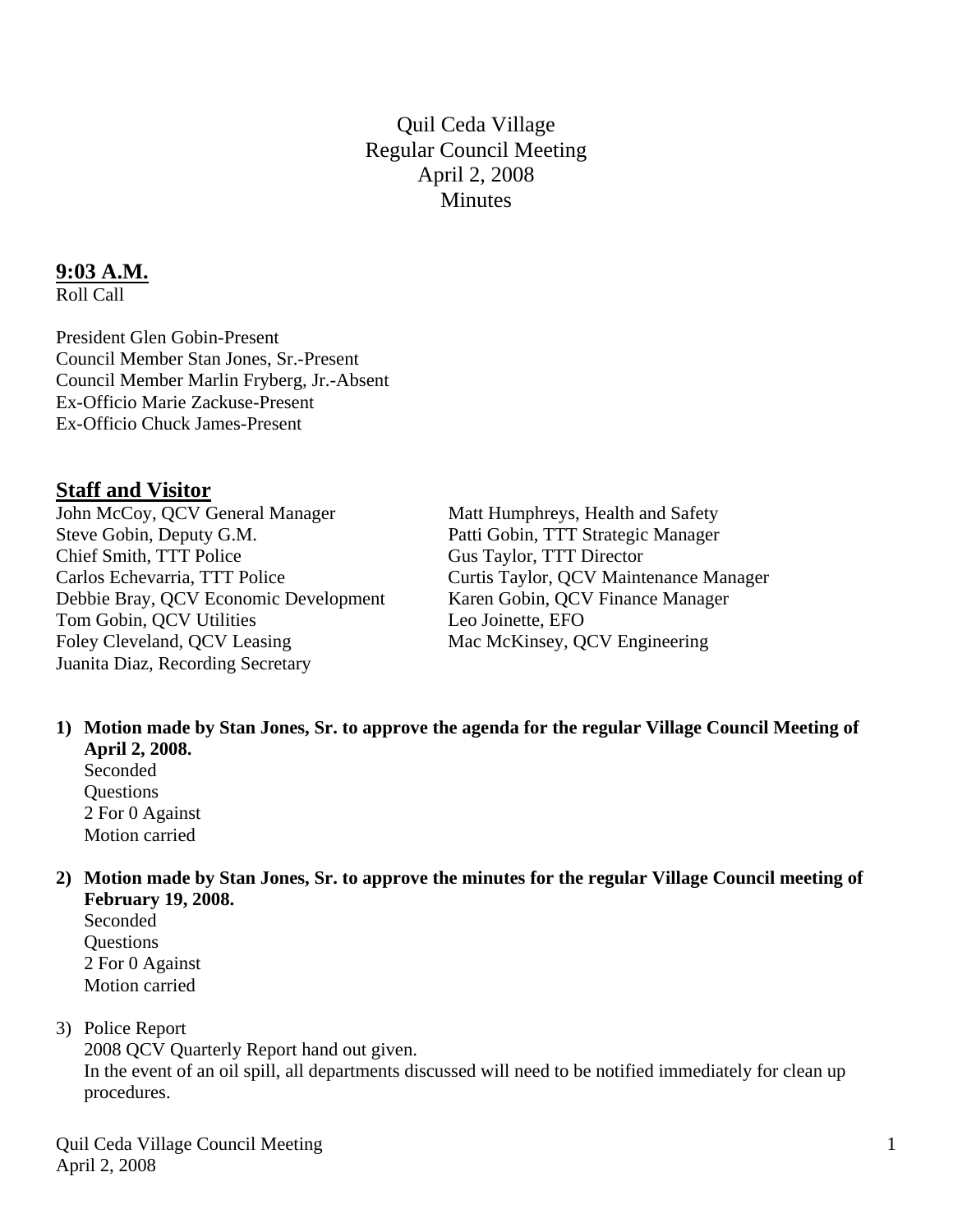## **Finance**

4) **Motion made by Stan Jones, Sr. to approve Resolution No. 2008-003 to establish checking accounts to be known as QCV Medical Account; QCV Dental Account, & QCV 401K Invesmart Account to be used to pay the employee & employer financial obligations of the departments for medical, dental and 401K benefits.**

Seconded **Questions** 2 For 0 Against Motion carried

## **Utilities**

5) **Motion made by Stan Jones, Sr. to approve Resolution No. 2008-04 approving QCV Utilities to design a gravity sewer main along 88th Avenue then from 27th Avenue to PUD Road with an amount not to exceed \$600,000 with funding to come from TTT 2008 Strategic Funds.**

Seconded

 Questions: Does this need to go the BOD level? Yes. Staff is requesting to start the design process and the money will be used for the construction at a later date.

 2 For 0 Against Motion carried

**5) Motion made by Stan Jones, Sr. to approve Resolution No. 2008-005 approving QCV Utilities to go out to bid to paint and seal MBR Plant Buildings to match color scheme of surround buildings with an amount not to exceed \$160,000 with funding to come from the QCV Utilities Capital Improvement** Seconded

 Questions: Is this just for aesthetics? This is for maintenance and aesthetics. 2 For 0 Against Motion carried

# **Central Plaza**

6) Sewer & Water Upgrades

 Discussion: Steve Gobin, Glen Gobin, Mac McKinsey, Chuck James, Tom Gobin This is for the second beer garden in the Amphitheater. Staff has met with the Casino to discuss the needs of responsibility of the sound system? That is one of the reasons why we did the upgrade. Do we want to put the sewer line in if we don't know where the artist quarters will permanently be? We should operate one more year with the temporary structures until we have a clearer plan of the structure of the Amphitheater. There needs to be a patrol of the dumping of the waist from the beer gardens and the vendors, this will need to be addressed. If we had a sewer connector, how would this change? The property manager will need to create a clause in the rental agreement. Quick summary: the second beer garden structured, minor maintenance to the north and south fence.